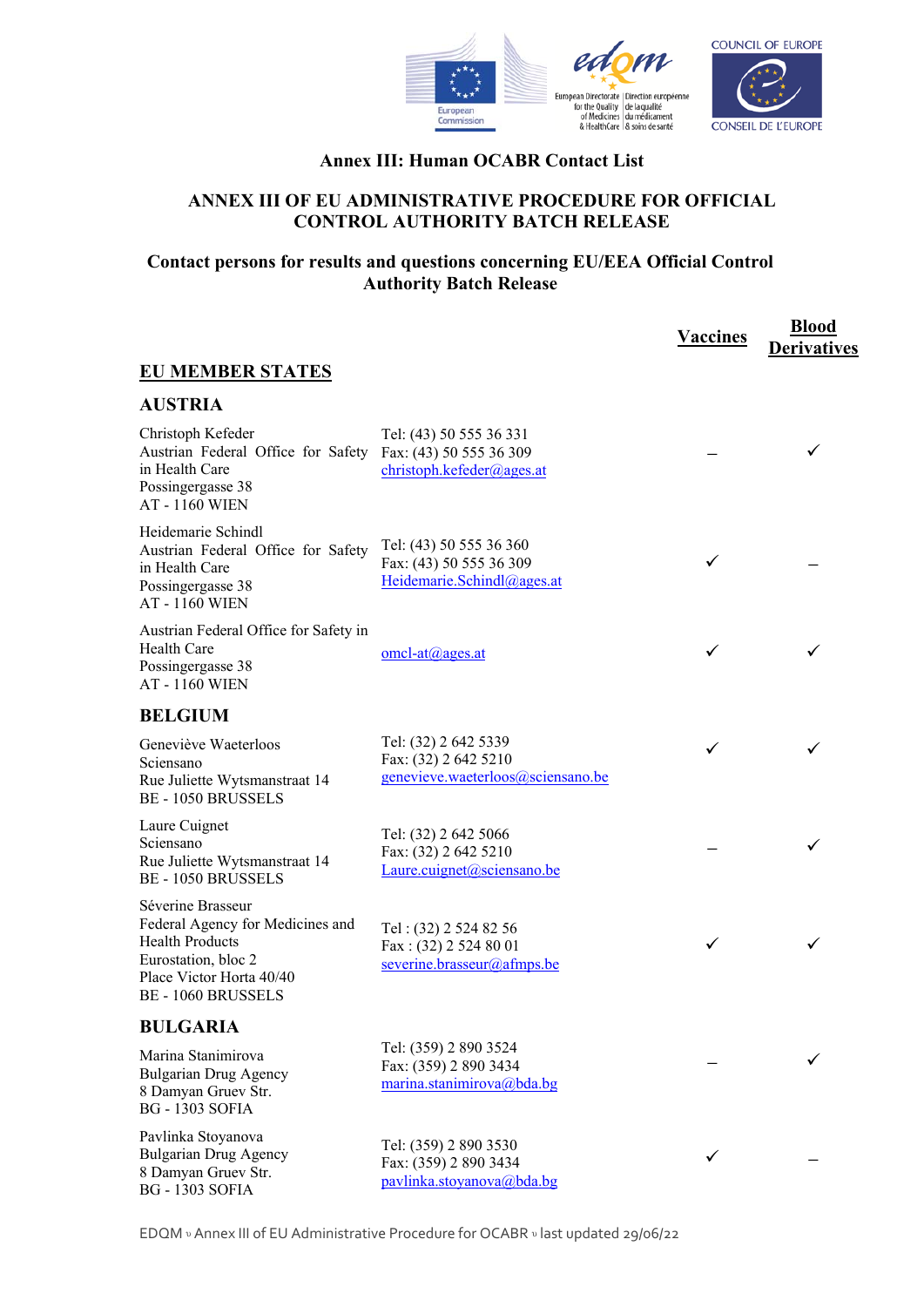#### **CROATIA**

| UNUALIA                                                                                                                        |                                                                                |              |              |
|--------------------------------------------------------------------------------------------------------------------------------|--------------------------------------------------------------------------------|--------------|--------------|
| Sanja Milovanović<br>Agency for Medicinal Products and<br><b>Medical Devices</b><br>Ksaverska Cesta 4<br>HR - 10000 ZAGREB     | Tel: (385) 1 4884 169<br>Fax: (385) 1 4884 110<br>sanja.milovanovic@halmed.hr  |              |              |
| Danijela Mikulčić<br>Agency for Medicinal Products and<br><b>Medical Devices</b><br>Ksaverska Cesta 4<br>HR - 10000 ZAGREB     | Tel: (385) 1 4884 278<br>Fax: (385) 1 4884 110<br>danijela.mikulcic@halmed.hr  | ✓            |              |
| Tončica Vukman Kordić<br>Agency for Medicinal Products and<br><b>Medical Devices</b><br>Ksaverska Cesta 4<br>HR - 10000 ZAGREB | Tel: (385) 1 488 4274<br>Fax: (385) 1 488 4110<br>Toncica.vukman@halmed.hr     | ✓            |              |
| <b>CYPRUS</b>                                                                                                                  |                                                                                |              |              |
| Irene Pericleous<br>Pharmaceutical Services-MoH<br>CY - 1475 LEFKOSIA                                                          | Tel: (357) 22 608629<br>Fax: (357) 22 608649<br>ipericleous@phs.moh.gov.cy     | ✓            |              |
| <b>CZECH REPUBLIC</b>                                                                                                          |                                                                                |              |              |
| Alice Jenisova<br>State Institute for Drug Control<br>Laboratory Control Branch<br>Srobárova, 48<br><b>CZ-10041 PRAGUE 10</b>  | Tel: (42) 02 72 185 863<br>Fax: (42) 02 72 185 874<br>Alice.jenisova@sukl.cz   |              |              |
| Ivana Kohoutova<br>State Institute for Drug Control<br>Laboratory Control Branch<br>Srobárova, 48<br><b>CZ-10041 PRAGUE 10</b> | Tel: (42) 02 72 185 868<br>Fax: (42) 02 72 185 8 74<br>Ivana.kohoutova@sukl.cz | ✓            |              |
| <b>DENMARK</b>                                                                                                                 |                                                                                |              |              |
| Pernille Koefoed<br>Medicines<br>Danish<br>Health<br>and<br>Authority<br>Axel Heides Gade 1<br>DK - 2300 COPENHAGEN S          | Tel: (45) 51 23 22 85<br>Fax: (45) 44 94 36 76<br>biologi@dkma.dk              | $\checkmark$ | $\checkmark$ |
| <b>ESTONIA</b>                                                                                                                 |                                                                                |              |              |
| Siim Suutre<br>State Agency of Medicines<br>1, Nooruse str.<br><b>EE - 50411 TARTU</b>                                         | Tel: (372) 7 374 140<br>Fax: (372) 7 374 142<br>biol.info@ravimiamet.ee        | ✓            |              |
| Triin Suvi<br>State Agency of Medicines<br>1, Nooruse str.<br>EE - 50411 TARTU                                                 | Tel: (372) 7 374 140<br>Fax: (372) 7 374 142<br>biol.info@ravimiamet.ee        | ✓            |              |

**Vaccines Blood** 

**Derivatives**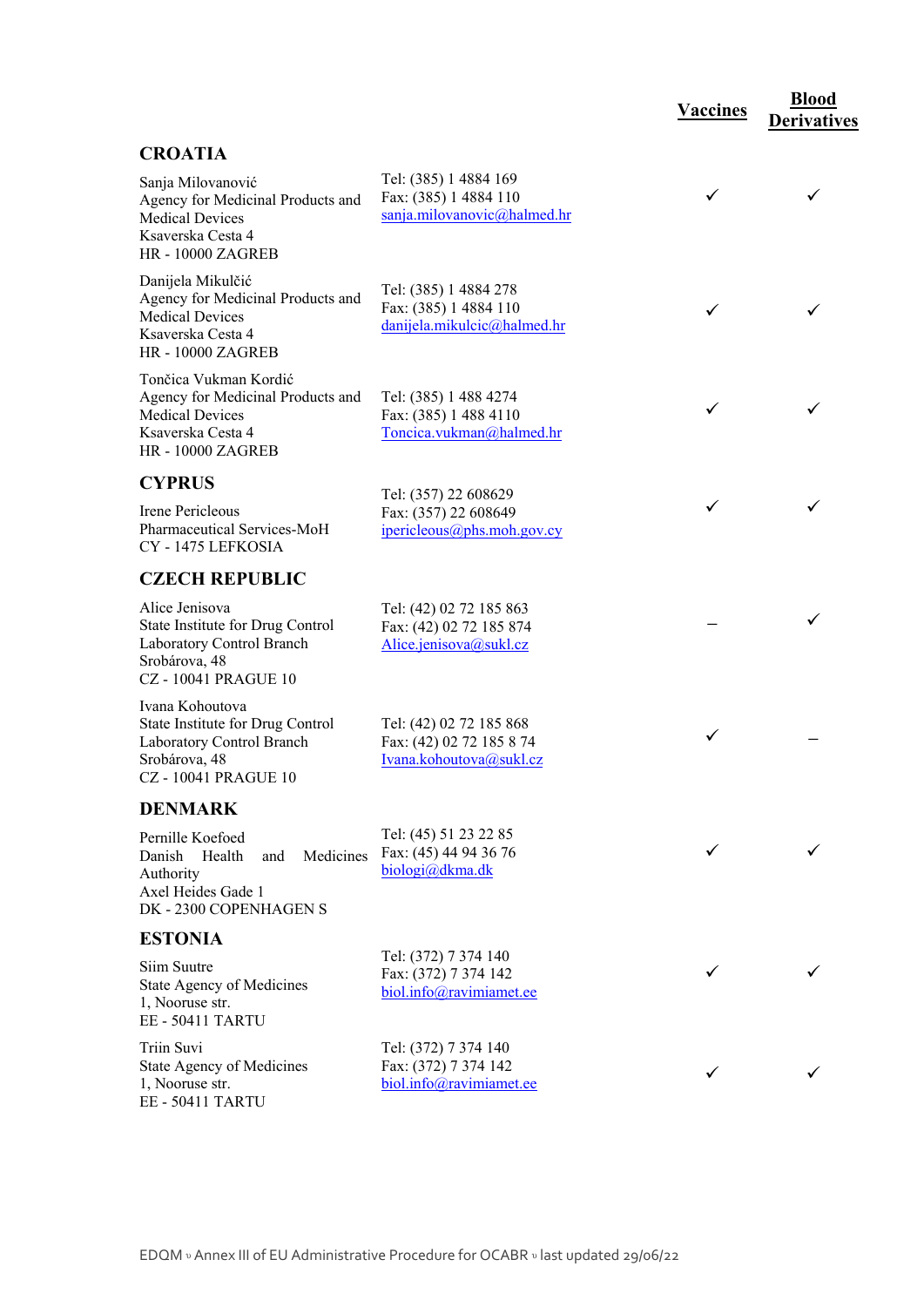## **FINLAND**

| L'UNLAIND                                                                                                                                                                                               |                                                                                                         |   |   |
|---------------------------------------------------------------------------------------------------------------------------------------------------------------------------------------------------------|---------------------------------------------------------------------------------------------------------|---|---|
| Jaana Vesterinen<br>Finnish Medicines Agency Fimea<br>Mannerheimintie 166<br>P.O. Box 55<br>FI - 00034 FIMEA                                                                                            | Tel: (358) 295 223 253<br>Fax: (358) 295 223 010<br>jaana.vesterinen@fimea.fi<br>batch.control@fimea.fi | ✓ |   |
| Paula Korhola<br>Finnish Medicines Agency Fimea<br>Mannerheimintie 166<br>P.O. Box 55<br>FI - 00034 FIMEA                                                                                               | Tel: (358) 295 223 224<br>Fax: (358) 295 223 011<br>paula.korhola@fimea.fi<br>batch.control@fimea.fi    | ✓ | ✓ |
| <b>FRANCE</b>                                                                                                                                                                                           |                                                                                                         |   |   |
| Françoise Duperray<br>Agence nationale de sécurité du<br>médicament et des produits de santé<br>Direction des contrôles<br>143/147, Boulevard Anatole France<br>FR - 93 285 SAINT-DENIS<br><b>CEDEX</b> | Tel: (33) 1 55 87 41 25<br>Fax: (33) 1 55 87 41 12<br>Francoise.Duperray@ansm.sante.fr                  | ✓ |   |
| François Cano<br>Agence nationale de sécurité du<br>médicament et des produits de santé<br>Direction des contrôles<br>Pôle LISBIO<br>321, avenue Jean Jaurès<br>FR-69 007 LYON                          | Tel: (33) 4 72 76 65 21<br>Fax: (33) 4 72 76 65 13<br>francois.cano@ansm.sante.fr                       | ✓ |   |
| Séverine Cauchard<br>Agence nationale de sécurité du<br>médicament et des produits de santé<br>Direction des contrôles<br>321, avenue Jean Jaurès<br>FR - 69 007 LYON                                   | Tel: (33) 4 72 76 65 90<br>Fax: (33) 4 72 76 65 13<br>severine.cauchard@ansm.sante.fr                   | ✓ | ✓ |
| <b>GERMANY</b>                                                                                                                                                                                          |                                                                                                         |   |   |
| Paul-Ehrlich-Institut<br>Paul-Ehrlich-Str. 51-59<br><b>DE - 63225 LANGEN</b>                                                                                                                            | OCABR-Vaccines@pei.de                                                                                   | ✓ |   |
| Volker Öppling<br>Paul-Ehrlich-Institut<br>Paul-Ehrlich-Str. 51-59<br>DE - 63225 LANGEN                                                                                                                 | Tel: (49) 6103 77 3601<br>Fax: (49) 6103 77 1251<br>oepvo@pei.de                                        | ✓ |   |
| Gerrit Praefcke<br>Paul-Ehrlich-Institut<br>Paul-Ehrlich-Str. 51-59<br>DE - 63225 LANGEN                                                                                                                | Tel: (49) 6103 77 2720<br>Fax: (49) 6103 77 1259<br>gerrit.praefcke@pei.de                              |   |   |
| <b>GREECE</b>                                                                                                                                                                                           |                                                                                                         |   |   |
| Vassilis Violakis<br>National<br>Organization<br>for<br>Medicines<br>Mesogeion 284<br>GR-15562 HOLARGOS                                                                                                 | Tel: (30) 210 650 7331<br>Fax: (30) 210 654 9594<br>vviolakis@eof.gr                                    | ✓ | ✓ |

**Vaccines Blood** 

**Derivatives**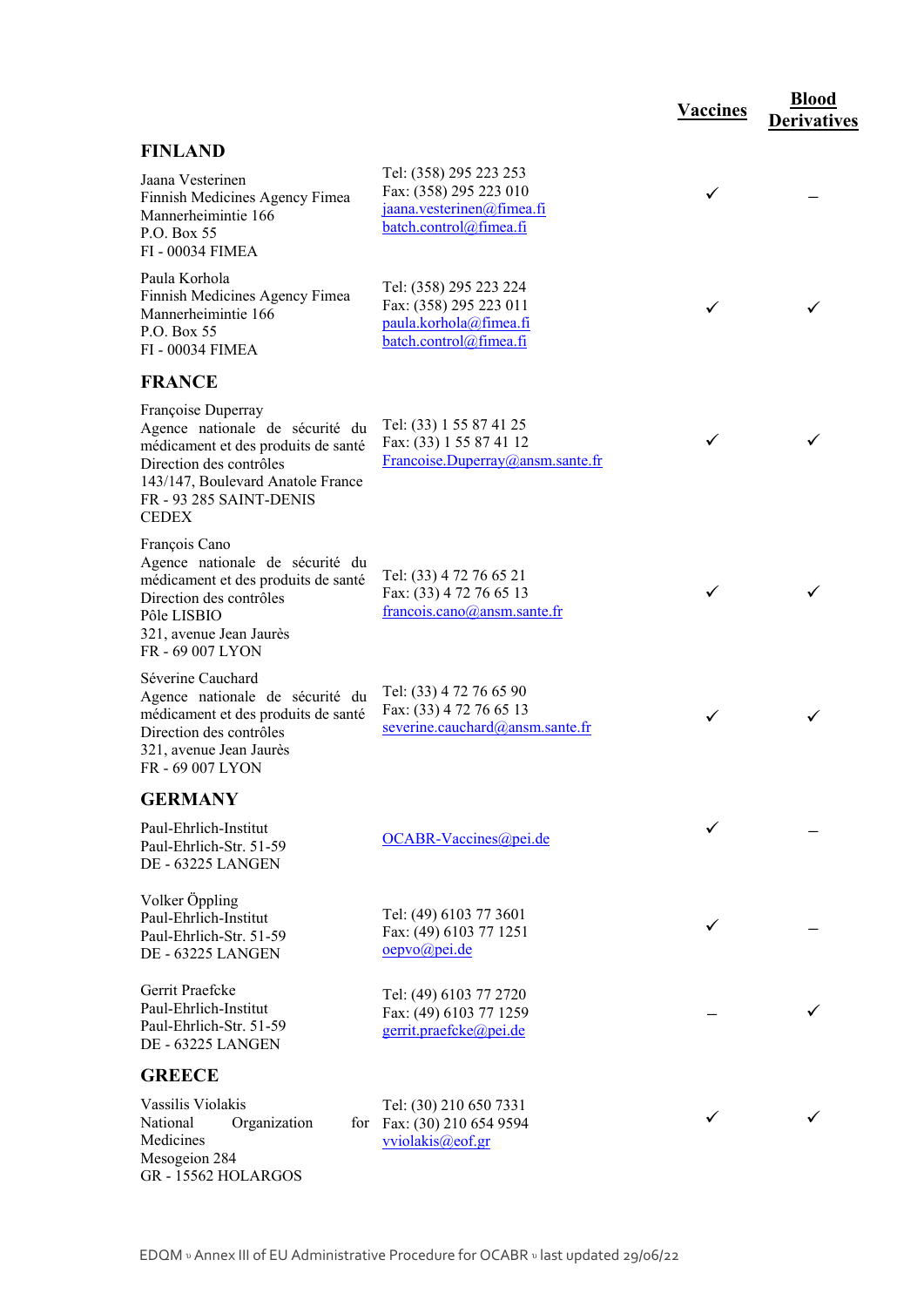## **HUNGARY**

| Krisztina Brachmann<br>National Public Health Center<br>2-6, Albert Flórián street<br>1097 Budapest<br>Mailing address:<br>PO Box 777<br>HU - 1437 BUDAPEST                     | Tel: (36) 1 476 1381<br>brachmann.krisztina@nnk.gov.hu                      | ✓ |  |
|---------------------------------------------------------------------------------------------------------------------------------------------------------------------------------|-----------------------------------------------------------------------------|---|--|
| Emese Varga Kalmárné<br>National Public Health Center<br>2-6, Albert Flórián street<br>1097 Budapest<br>Mailing address:<br>PO Box 777<br>HU - 1437 BUDAPEST                    | Tel: (36) 1 476 1381<br>$varga.$ emese@nnk.gov.hu                           |   |  |
| National Public Health Center<br>2-6, Albert Flórián street<br>1097 Budapest<br>Mailing address:<br>PO Box 777<br>HU - 1437 BUDAPEST                                            | oltoanyagellenorzes@nnk.gov.hu                                              | ✓ |  |
| <b>IRELAND</b>                                                                                                                                                                  |                                                                             |   |  |
| Kevin O' Donnell<br>Irish Medicines Board<br>Earls Fort Terrace<br>IE - DUBLIN 2                                                                                                | Tel: (353) 1 676 49 71<br>Fax: (353) 1 676 7836<br>kevin.odonnell@hpra.ie   | ✓ |  |
| <b>ITALY</b>                                                                                                                                                                    |                                                                             |   |  |
| Christina von Hunolstein<br>Istituto Superiore di Sanità<br>National Centre for the Control and<br><b>Evaluation of Medicines</b><br>Viale Regina Elena, 299<br>IT - 00161 ROMA | Tel: (39) 06 4990 2036<br>christina.vonhunolstein@iss.it                    | ✓ |  |
| Giulio Pisani<br>Istituto Superiore di Sanità<br>National Centre for the Control and<br><b>Evaluation of Medicines</b><br>Viale Regina Elena, 299<br>IT - 00161 ROMA            | Tel: (39) 06 4990 3039<br>giulio.pisani@iss.it                              |   |  |
| Patrizia Caprari<br>Istituto Superiore di Sanità<br>National Centre for the Control and<br><b>Evaluation of Medicines</b><br>Viale Regina Elena, 299<br>IT - 00161 ROMA         | Tel: (39) 06 4990 3399<br>patrizia.caprari@iss.it                           | ✓ |  |
| Domenico Di Giorgio<br>Agenzia Italiana del Farmaco<br>Ufficio Qualità dei Prodotti<br>Via del Tritone, 181<br>IT - 00187 ROMA                                                  | Tel: (39) 06 5978 4356<br>Fax: (39) 06 5978 4496<br>d.digiorgio@aifa.gov.it |   |  |

**Vaccines Blood** 

**Derivatives**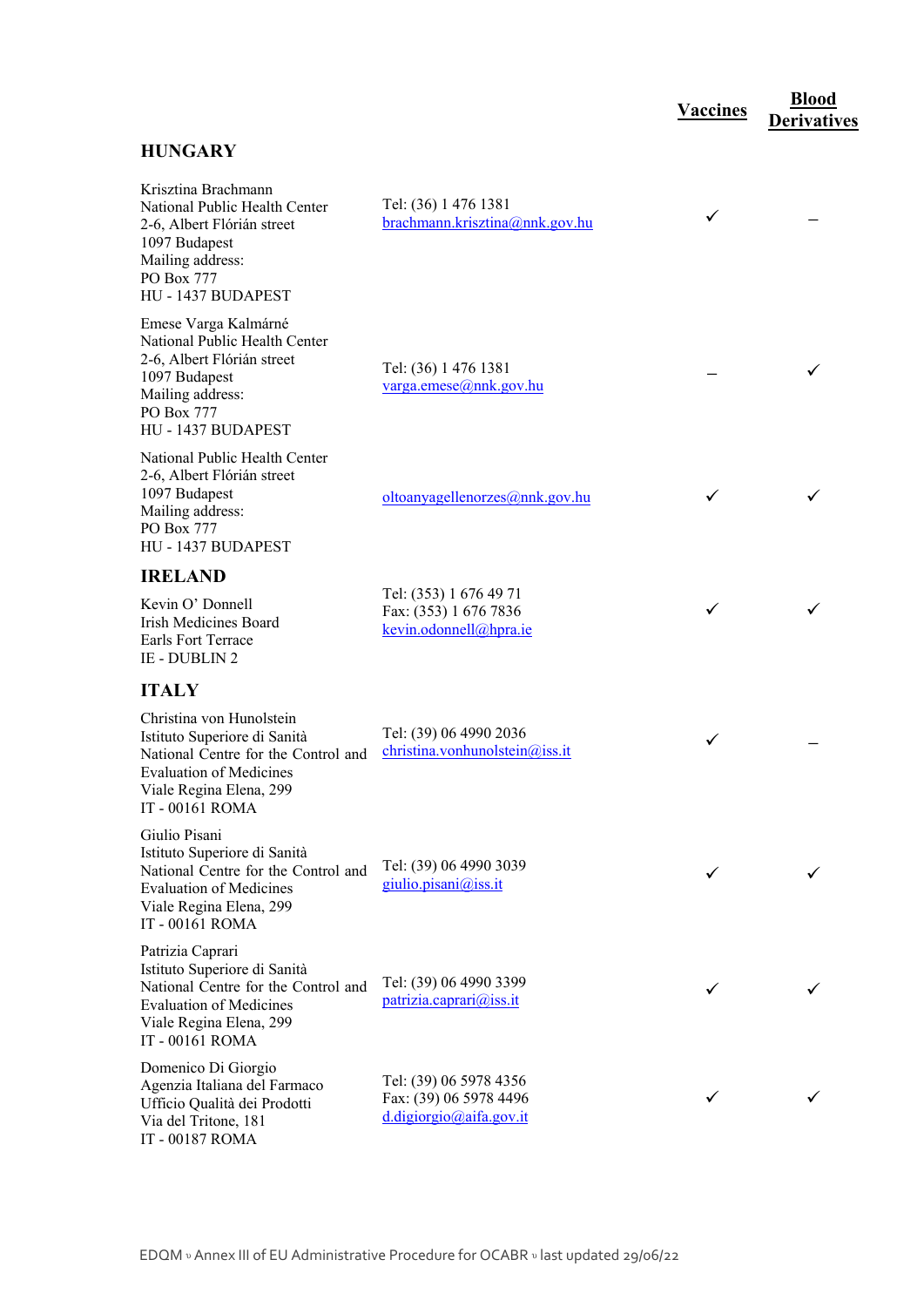|                                                                                                                                                                             |                                                                                           | <b>Vaccines</b> | <b>Blood</b><br><b>Derivatives</b> |
|-----------------------------------------------------------------------------------------------------------------------------------------------------------------------------|-------------------------------------------------------------------------------------------|-----------------|------------------------------------|
| <b>LATVIA</b>                                                                                                                                                               |                                                                                           |                 |                                    |
| Toms Štrāls<br>State Agency of Medicines of the<br>Republic of Latvia<br>15 Jersikas Str.<br>LV - 1003, RIGA                                                                | Tel: (371) 6707 8413<br>Fax: (371) 6707 8428<br>Toms.Strals@zva.gov.lv                    | ✓               | ✓                                  |
| <b>LITHUANIA</b>                                                                                                                                                            |                                                                                           |                 |                                    |
| Roma Mockute<br><b>State Medicines Control Agency</b><br>15 Rygos str.<br>LT - 05245 VILNIUS                                                                                | Tel: (370) 673 131 72<br>Fax: (370) 5 263 9265<br>romamockute@vvkt.lt                     | ✓               |                                    |
| <b>LUXEMBOURG</b>                                                                                                                                                           |                                                                                           |                 |                                    |
| Claude Marson<br>Laboratoire National de Santé<br>B.P. 1102<br>LU - 1011 LUXEMBOURG                                                                                         | Tel: (352) 28100 651/657<br>Fax: (352) 28100 652<br>claude.marson@lns.etat.lu             | ✓               | ✓                                  |
| <b>MALTA</b>                                                                                                                                                                |                                                                                           |                 |                                    |
| Mark Cilia<br>Maltese Medicines Authority<br>198 Rue D'Argens<br>MT - GZIRA, GZR 1368                                                                                       | Tel: (356) 23 439 119<br>Fax: (356) 23 439 160<br>$\frac{\text{tonio.n.cassar}(a)$ gov.mt | ✓               |                                    |
| <b>NETHERLANDS</b>                                                                                                                                                          |                                                                                           |                 |                                    |
| Martijn Bruysters<br>Rijksinstituut voor<br>Volksgezondheid en Milieu<br>Mailbox 50<br>P.O. Box 1<br>NL - 3720 BA BILTHOVEN                                                 | Tel: (31) 30 274 4554<br>Fax: (31) 30 274 4421<br>martijn.bruysters@rivm.nl               | ✓               |                                    |
| Berber de Vries<br>Rijksinstituut voor<br>Volksgezondheid en Milieu<br>Mailbox 50<br>P.O. Box 1<br>NL - 3720 BA BILTHOVEN                                                   | Tel: (31) 30 274 3282<br>Fax: (31) 30 274 4422<br>berber.de.vries@rivm.nl                 |                 |                                    |
| <b>POLAND</b>                                                                                                                                                               |                                                                                           |                 |                                    |
| Paulina Górska<br>National Institute of Public Health<br>NIH - National Research Institute<br>Dept. Sera and Vaccines Evaluation<br>Chocimska str. 24<br>PL - 00-791 WARSAW | Tel: (48) 22 5421 347<br>Fax: (48) 22 5421 311<br>pgorska@pzh.gov.pl                      |                 |                                    |
| Anna Fordymacka<br>Office for licensing Medical<br>Materials and Pharmaceutical<br>Products<br>Ząbkowska 41 Str.<br>PL - 03-736 WARSAW                                      | Tel: (48) 22 492 14 86<br>Fax: (48) 22 492 13 99<br>Anna.Fordymacka@urpl.gov.pl           |                 |                                    |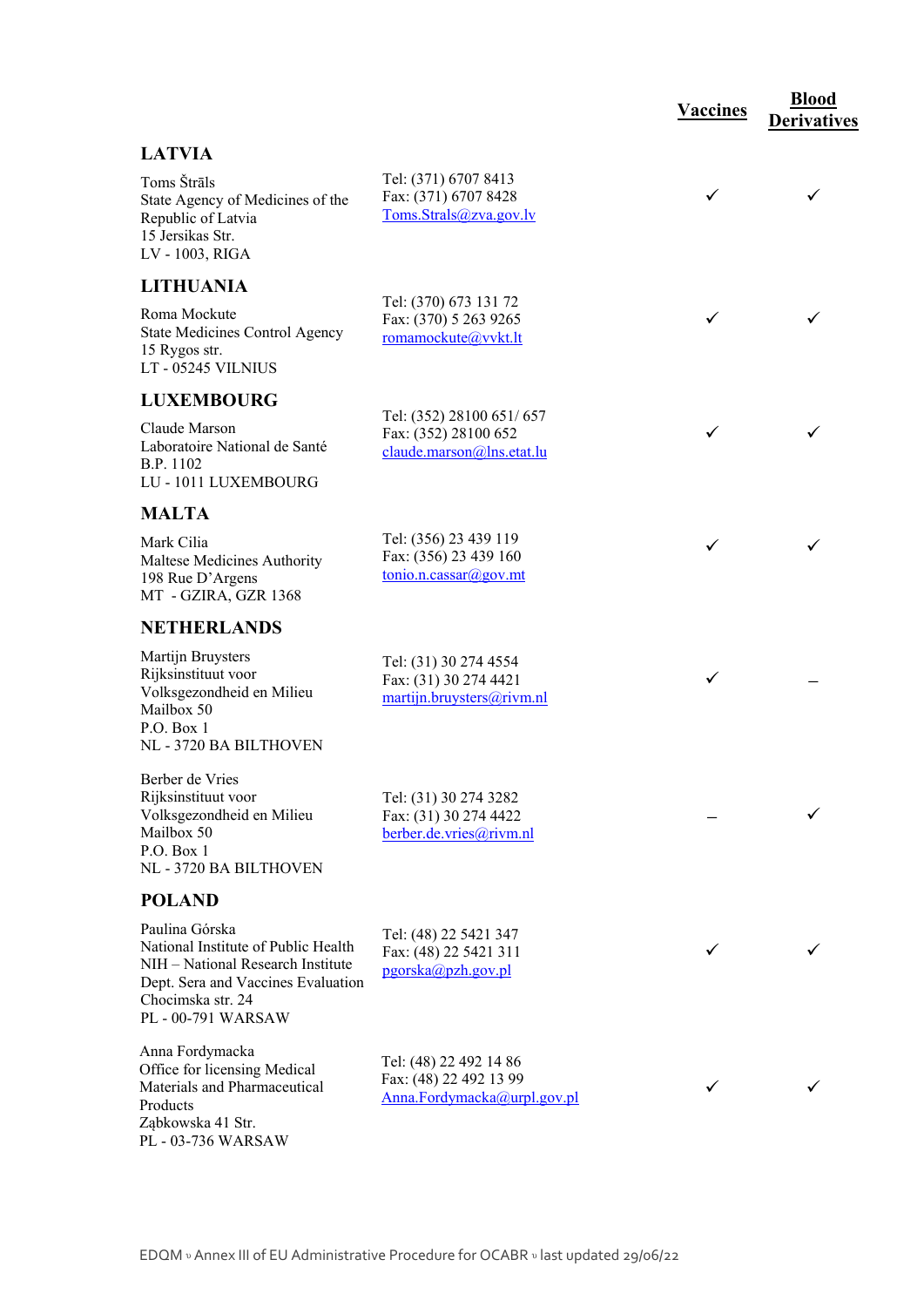|                                                                                                                                                                                                                              |                                                                                 | <b>Vaccines</b> | <b>Blood</b><br><b>Derivatives</b> |
|------------------------------------------------------------------------------------------------------------------------------------------------------------------------------------------------------------------------------|---------------------------------------------------------------------------------|-----------------|------------------------------------|
| Małgorzata Jaworska<br>National Medicines Institute<br>Dept. of Biochemistry and<br>Biopharmaceuticals<br>30/34 Chełmska Street<br>PL - 00 -725 WARSAW                                                                       | Tel: (48) 22 841 21 65 x 313<br>Fax: (48) 22 841 06 52<br>m.jaworska@nil.gov.pl |                 | ✓                                  |
| Anna Ryszczuk<br>Main Pharmaceutical Inspectorate<br><b>GMP</b> Inspection Department<br>38/40 Długa Street<br>PL - 00-238 WARSAW                                                                                            | Tel: (48) 22 441 07 22<br>Fax: (48) 22 441 07 31<br>anna.ryszczuk@gif.gov.pl    | ✓               |                                    |
| Zdzisława Woźnicka-Bruner<br>Ministry of Health<br>Miodowa str.15<br>PL - 00-952 WARSAW                                                                                                                                      | Tel: (48) 22 634 92 36<br>Fax: (48) 22 83143 54                                 |                 |                                    |
| <b>PORTUGAL</b>                                                                                                                                                                                                              |                                                                                 |                 |                                    |
| Mónica Miranda<br><b>INFARMED I.P.</b><br>National Authority for Medicines<br>and Health Products<br>Parque de Saúde de Lisboa<br>Av. do Brasil no. 53<br>PT - 1749-004 LISBOA                                               | Tel: (351) 21 798 7359<br>Fax: (351) 21 798 7369<br>monica.miranda@infarmed.pt  | ✓               |                                    |
| Ana Urmal<br><b>INFARMED I.P.</b><br>National Authority for Medicines<br>and Health Products<br>Parque de Saúde de Lisboa<br>Av. do Brasil no. 53<br>PT - 1749-004 LISBOA                                                    | Tel: (351) 21 798 7357<br>Fax: (351) 21 798 7369<br>ana.urmal@infarmed.pt       | ✓               | ✓                                  |
| <b>ROMANIA</b>                                                                                                                                                                                                               |                                                                                 |                 |                                    |
| Mirela Tavakol<br>Ministry of Public Health<br>National Agency for Medicines and<br>Medical Devices of Romania<br>Biological Products Evaluation and<br><b>Control Department</b><br>48 Aviator Sanatescu Street<br>Sector 1 | Tel: (40) 21 317 11 02<br>Fax: (40) 21 316 34 97<br>mirela.barsan@anm.ro        |                 |                                    |
| RO-011478 - BUCHAREST                                                                                                                                                                                                        |                                                                                 |                 |                                    |
| <b>SLOVAK REPUBLIC</b>                                                                                                                                                                                                       | Tel: (421) 2 50701 163                                                          |                 |                                    |
| Ivana Trgiňová<br>State Institute for Drugs Control<br>Kvetná, 11<br>SK-82508 BRATISLAVA                                                                                                                                     | Fax: (421) 2 50701 151<br>ivana.trginova@sukl.sk                                |                 |                                    |
| <b>SLOVENIA</b>                                                                                                                                                                                                              |                                                                                 |                 |                                    |
| Petra Ravšelj<br>National Laboratory of Health,<br><b>Environment</b> and Food<br>Prvomajska ulica 1,<br>SI - 2000 MARIBOR                                                                                                   | Tel: (386) 8 2006 310<br>Fax: (386) 1 237 35 90<br>petra.ravselj@nlzoh.si       |                 |                                    |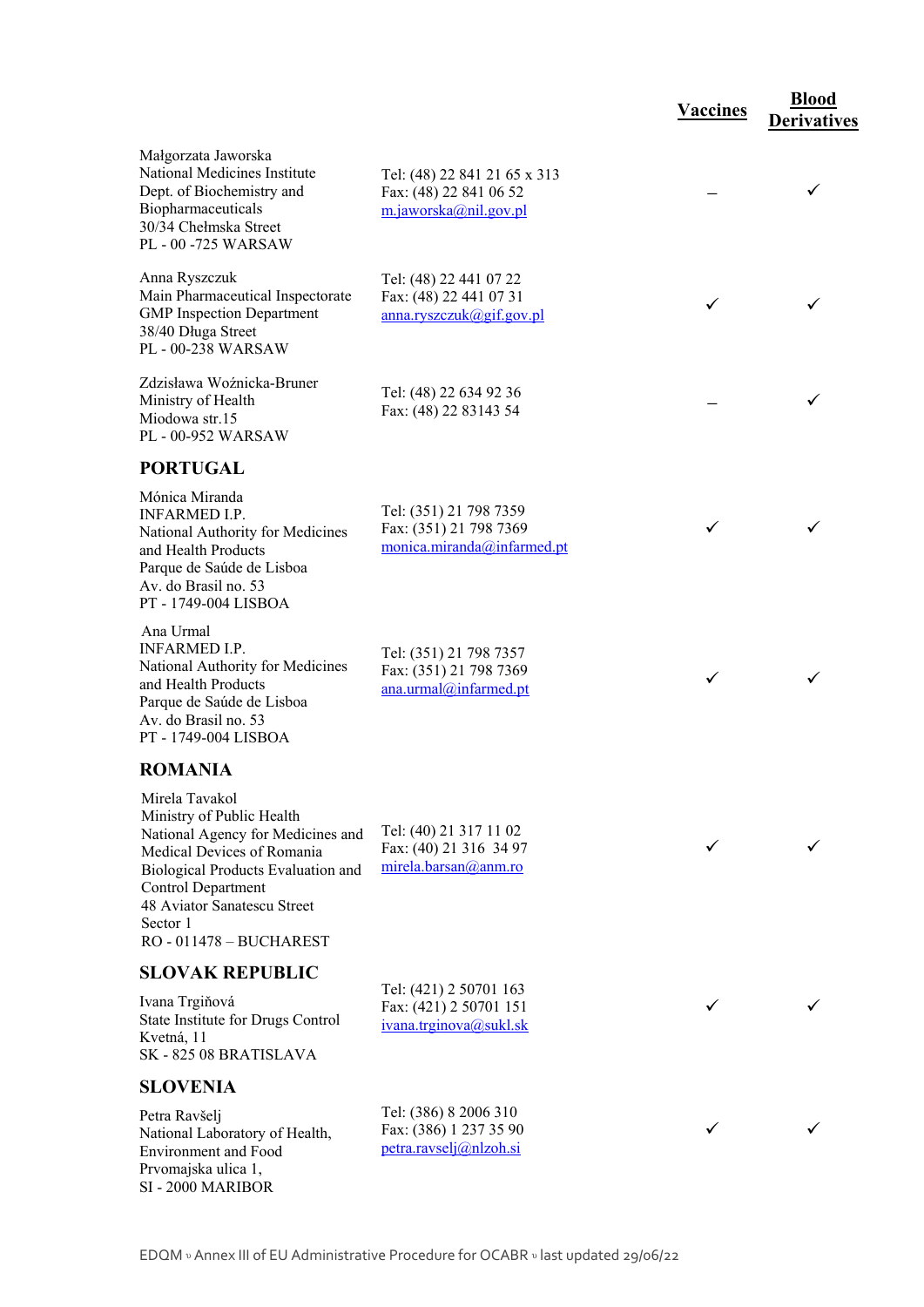|                                                                                                                                                                                                |                                                                                         | <b>Vaccines</b> | <b>Blood</b><br><b>Derivatives</b> |
|------------------------------------------------------------------------------------------------------------------------------------------------------------------------------------------------|-----------------------------------------------------------------------------------------|-----------------|------------------------------------|
| National Laboratory of Health,<br><b>Environment</b> and Food<br>Prvomajska ulica 1,<br>SI - 2000 MARIBOR                                                                                      | posebna.kontrola@nlzoh.si                                                               | ✓               | $\checkmark$                       |
| <b>SPAIN</b>                                                                                                                                                                                   |                                                                                         |                 |                                    |
| Agustín Portela<br>División de Productos Biológicos y<br>Biotecnologia (Virología)<br>Agencia Española de Medicamentos<br>y Productos Sanitarios<br>Edif. 8.<br>C/Campezo 1<br>ES-28022 MADRID | Tel: (34) 91 822 5852<br>Fax: (34) 91 822 5892<br>aportela@aemps.es                     | ✓               |                                    |
| Susana López<br>División de Productos Biológicos y<br>Biotecnologia<br>Agencia Española de Medicamentos<br>y Productos Sanitarios<br>Edif. 8.<br>C/Campezo 1<br>ES-28022 MADRID                | Tel: (34) 91 822 5865<br>Fax: (34) 91 822 5892<br>slopez@aemps.es                       | ✓               |                                    |
| Isabel Rodrigo<br>División de Productos Biológicos y<br>Biotecnologia<br>Agencia Española de Medicamentos<br>y Productos Sanitarios<br>Edif. 8.<br>C/Campezo 1<br><b>ES-28022 MADRID</b>       | Tel: (34) 91 822 5453<br>Fax: (34) 91 822 5892<br>irodrigo@aemps.es                     |                 |                                    |
| Isabel Pérez<br>División de Productos Biológicos y<br>Biotecnologia<br>Agencia Española de Medicamentos<br>y Productos Sanitarios<br>Edif. 8.<br>C/Campezo 1<br><b>ES-28022 MADRID</b>         | Tel: (34) 91 822 5818<br>Fax: (34) 91 822 5892<br>$mperezg(a)$ <sub>aemps.es</sub>      |                 |                                    |
| <b>SWEDEN</b>                                                                                                                                                                                  |                                                                                         |                 |                                    |
| Karl-Henrik Jönsson<br><b>Medical Products Agency</b><br><b>Box 26</b><br>SE - 75103 UPPSALA                                                                                                   | Tel: (46) 18 17 4600<br>Fax: (46) 18 54 8566<br>karl-henrik.jonsson@lakemedelsverket.se | ✓               |                                    |
| Eva Lindberg<br>Medical Products Agency<br><b>Box 26</b><br>SE - 75103 UPPSALA                                                                                                                 | Tel: (46) 18 17 4600<br>Fax: (46) 18 54 8566<br>eva.lindberg@lakemedelsverket.se        |                 |                                    |
| Mats Jernberg<br>Medical Products Agency<br><b>Box 26</b><br>SE - 75103 UPPSALA                                                                                                                | Tel: (46) 18 17 4600<br>Fax: (46) 18 54 8566<br>mats.jernberg@lakemedelsverket.se       | ✓               |                                    |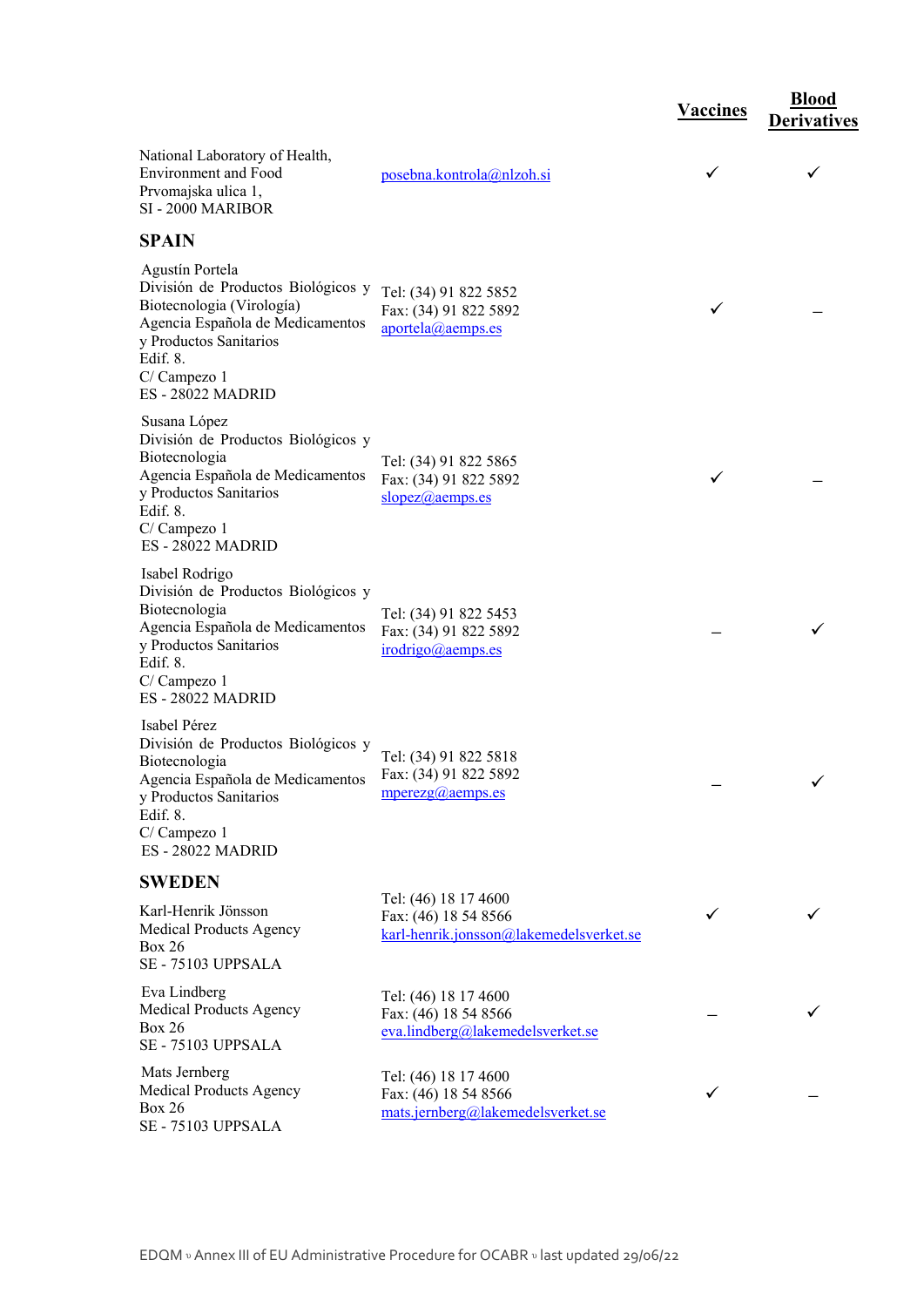## **Vaccines <u><b>Blood**</u>

 $\checkmark$ 

**←** 

**Derivatives** 

#### **EEA MEMBER STATES**

#### **NORWAY**

| Anne Dybwad<br>Norwegian Medicines Agency<br>PO Box 240 Skøyen<br>NO - 0213 OSLO                                           | Tel: (47) 91 76 74 68<br>anne.dybwad@noma.no                             | ✓ |  |
|----------------------------------------------------------------------------------------------------------------------------|--------------------------------------------------------------------------|---|--|
| Rolf Hovik<br>Norwegian Medicines Agency<br>PO Box 240 Skøyen<br>NO - 0213 OSLO                                            | Tel: (47) 92 28 06 39<br>rolf.hovik@noma.no                              |   |  |
| <b>LIECHTENSTEIN</b>                                                                                                       |                                                                          |   |  |
| Vlasta Zavadova<br>Liechtensteinische<br>Landesverwaltung<br>Amt für Gesundheit<br>Äulestrasse 51,<br><b>LI-9490 VADUZ</b> | Tel: (423) 236 73 25<br>Fax: (423) 236 73 50<br>vlasta.zavadova@llv.li   | ✓ |  |
| <b>ICELAND</b>                                                                                                             |                                                                          |   |  |
| Icelandic Medicines Agency<br>Vínlandsleið 14<br><b>IS - 113 REYKJAVIK</b>                                                 | Tel: (354) 520 2100<br>Fax: (354) 561 2170<br>$ocabr@] y f$ jastofnun.is | ✓ |  |
| <b>MUTUAL RECOGNITION</b><br><b>AGREEMENTS</b>                                                                             |                                                                          |   |  |
| <b>SWITZERLAND</b>                                                                                                         | Tel: (41) 58 463 44 24                                                   |   |  |
| $V_{\text{atio}}$ $D_{\text{each}}$                                                                                        |                                                                          |   |  |

Katja Boegli Swissmedic Hallerstrasse 7 CH - 3000 BERN 9

Swissmedic Hallerstrasse 7 CH - 3000 BERN 9

Fax: (41) 58 463 18 74 katja.boegli@swissmedic.ch

 $OCABR$  (*a*) swissmedic.ch

## **ACAA AGREEMENTS**

#### **ISRAEL**

Gilia Pines Institute for Standardization and Control of Pharmaceuticals Ministry of Health 9 Eliav Street IL - 91342 JERUSALEM

Tel: (972) 26 551 765 Fax : (972) 26 551 785 gilia.pines@moh.gov.il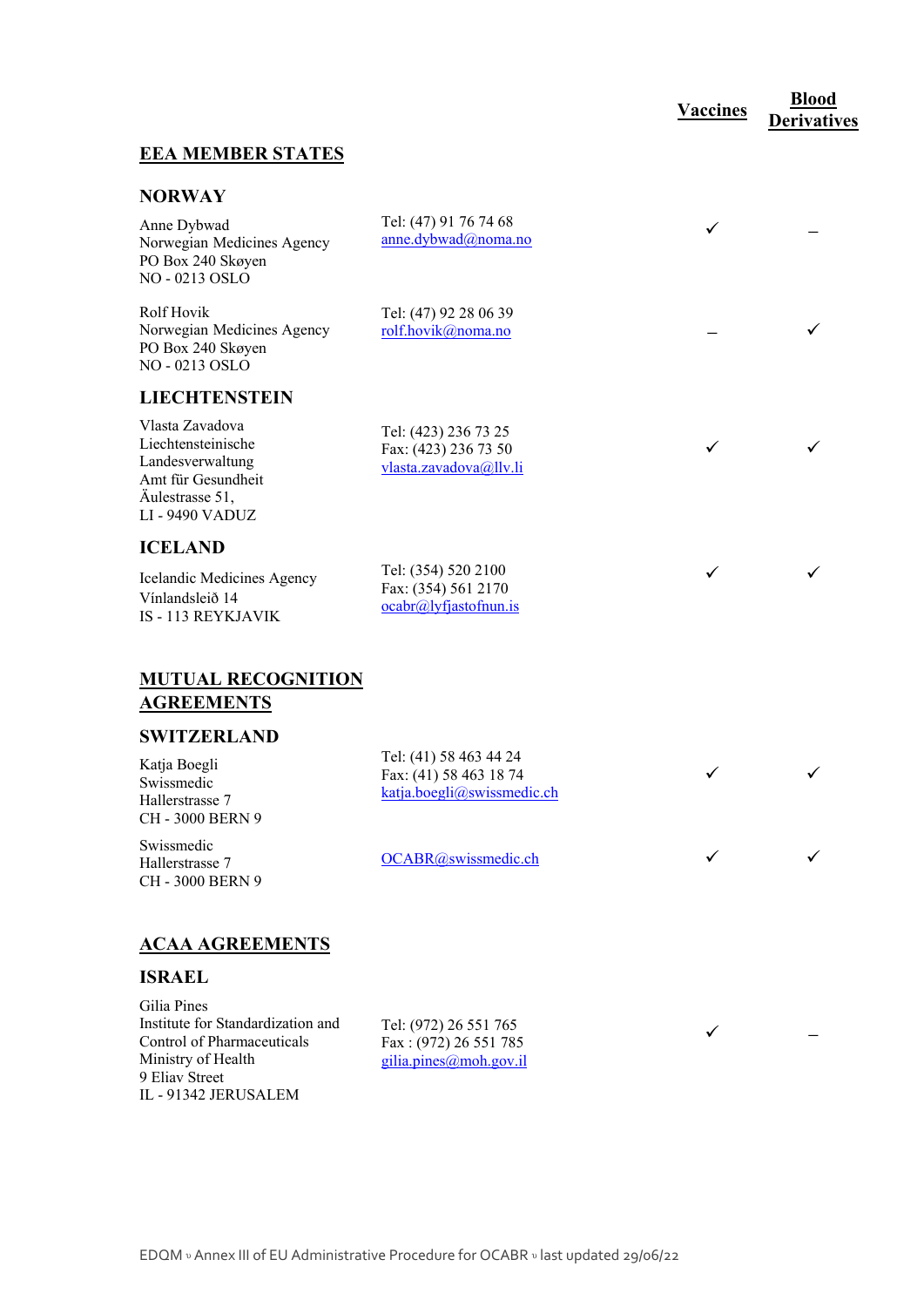# **Vaccines Blood**

**Derivatives** 

## **OFFICIAL OBSERVER (Memorandum of Understanding)**

#### **AUSTRALIA**

| Scott Craig<br>Therapeutic Goods Administration<br>136 Narrabundah Lane<br><b>AU - SYMONSTON ACT 2609</b>                                      | Tel: 61 2 62892756<br>scott.craig@health.gov.au                                      | ✓ |  |
|------------------------------------------------------------------------------------------------------------------------------------------------|--------------------------------------------------------------------------------------|---|--|
| Vaccine Batch Release Unit<br>Therapeutic Goods Administration                                                                                 | vaccines@health.gov.au                                                               | ✓ |  |
| <b>CANADA</b>                                                                                                                                  |                                                                                      |   |  |
| Maria Baca-Estrada<br>Biologic and Radiopharmaceutical<br>Drugs Directorate, Health Canada<br>100 Eglantine Dr.<br>CA - K1A 0K9, OTTAWA        | Tel: (001) 613 864-4113<br>Fax: (001) 613 954 4836<br>maria.baca-estrada@hc-sc.gc.ca | ✓ |  |
| Martin Houle<br>Biologic and Radiopharmaceutical<br>Drugs Directorate, Health Canada<br>100 Eglantine Dr.<br>CA - K1A 0K9, OTTAWA              | Tel: (001) 613 617-5275<br>martin.houle@hc-sc.gc.ca                                  |   |  |
| Edith Ekewenu<br>Biologic and Radiopharmaceutical<br>Drugs Directorate, Health Canada<br>100 Eglantine Dr.<br>CA - K1A 0K9, OTTAWA             | Tel: (001) 613 410-5177<br>Fax: (001) 613 952 5364<br>edith.ekewenu@hc-sc.gc.ca      | ✓ |  |
| <b>ISRAEL</b>                                                                                                                                  |                                                                                      |   |  |
| Gilia Pines<br>Institute for Standardization and<br>Control of Pharmaceuticals<br>Ministry of Health<br>9 Eliav Street<br>IL - 91342 JERUSALEM | Tel: (972) 26 551 765<br>Fax: (972) 26 551 785<br>gilia.pines@moh.gov.il             |   |  |
| <b>RUSSIAN FEDERATION</b>                                                                                                                      |                                                                                      |   |  |
| Kudriashov Aleksandr<br>FBGU "IMCEUAOSMP" of<br>Roszdravnadzor<br>Kutuzov st.1, bldg.1<br>RU - 660050 KRASNOYARSK                              | Tel: +7-391-2743328<br>direct.krs@fgu.ru                                             |   |  |
| Yakunin Dimitriy<br>FBGU "IMCEUAOSMP" of<br>Roszdravnadzor<br>Kashirskoye shosse 24, bldg.16<br><b>RU-115478 MOSCOW</b>                        | Tel: $+ 74955583081$<br>moslab@fgu.ru                                                |   |  |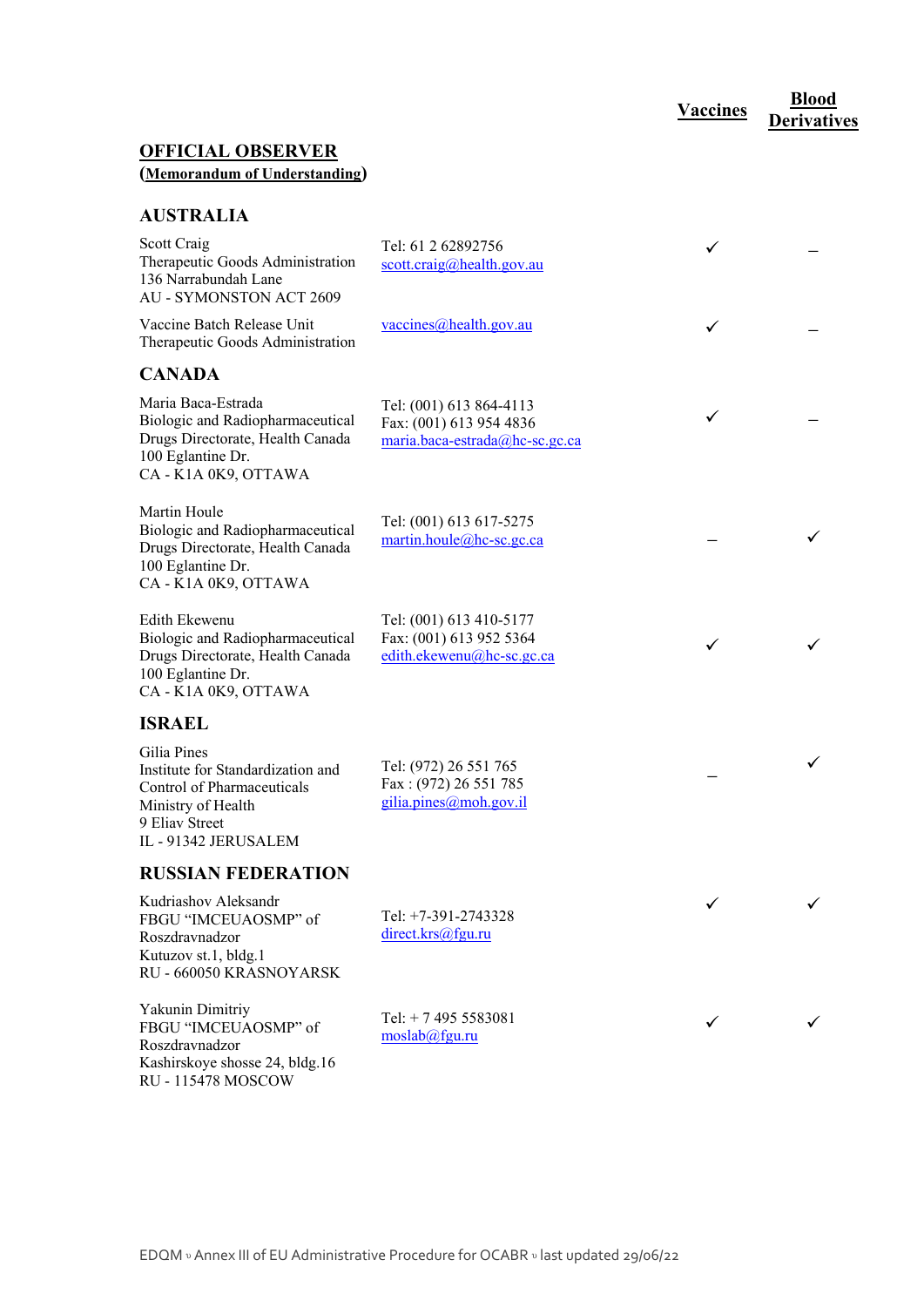|                                                                                                                                                                   |                                                                           | <b>Vaccines</b> | <b>Blood</b><br><b>Derivatives</b> |
|-------------------------------------------------------------------------------------------------------------------------------------------------------------------|---------------------------------------------------------------------------|-----------------|------------------------------------|
| <b>TAIWAN</b>                                                                                                                                                     |                                                                           |                 |                                    |
| Tzu-Hua Teng<br>Section of Biologics, Division of<br>Research and Analysis, TFDA<br>161-2, Kunyang St, Nangang<br>District,<br>TW - 11561 TAIPEI CITY             | Tel: +886-2-2787-7753<br>joann0307@fda.gov.tw                             | ✓               |                                    |
| Po-Chih Wu<br>Section of Biologics, Division of<br>Research and Analysis, TFDA<br>161-2, Kunyang St, Nangang<br>District,<br>TW - 11561 TAIPEI CITY               | Tel: +886-2-2787-7757<br>pochihwu123@fda.gov.tw                           |                 |                                    |
| Jia-Chuan Hsu<br>Section of Biologics, Division of<br>Research and Analysis, TFDA<br>161-2, Kunyang St, Nangang<br>District,<br>TW - 11561 TAIPEI CITY            | Tel: +886-2-2787-7750<br>jiachuan@fda.gov.tw                              |                 |                                    |
| <b>UNITED KINGDOM</b>                                                                                                                                             |                                                                           |                 |                                    |
| Nicola Rose<br>National Institute for Biological<br><b>Standards and Control</b><br><b>Blanche Lane</b><br>South Mimms, Potters Bar<br>GB - HERTFORDSHIRE EN6 3QG | Tel: (44) 1707 641 313<br>Fax: (44) 1707 641 050<br>nicola.rose@nibsc.org |                 |                                    |
| Chris Burns<br>National Institute for Biological<br><b>Standards and Control</b><br><b>Blanche Lane</b><br>South Mimms, Potters Bar<br>GB - HERTFORDSHIRE EN6 3QG | Tel: (44) 1707 641 247<br>chris.burns@nibsc.org                           |                 | ✓                                  |
| <b>EUROPEAN</b><br><b>COMMISSION</b><br>DG Health & Food Safety, Unit B4                                                                                          | sante-consult- $b4$ ( $a$ ) ec. europa. eu                                |                 |                                    |
| <b>EUROPEAN MEDICINES</b><br><b>AGENCY (EMA)</b><br>Human Unit, Biological/Biotech<br><b>Products (Centrally Authorised</b><br>Products-CAP)                      |                                                                           |                 |                                    |
| Ana Cavaleiro                                                                                                                                                     | Tel: +31 (0)88 781 7312<br>OCABRmailings@ema.europa.eu                    |                 |                                    |
| Ragini Shivji                                                                                                                                                     | Tel: +31 (0)88 781 8698<br>OCABRmailings@ema.europa.eu                    |                 |                                    |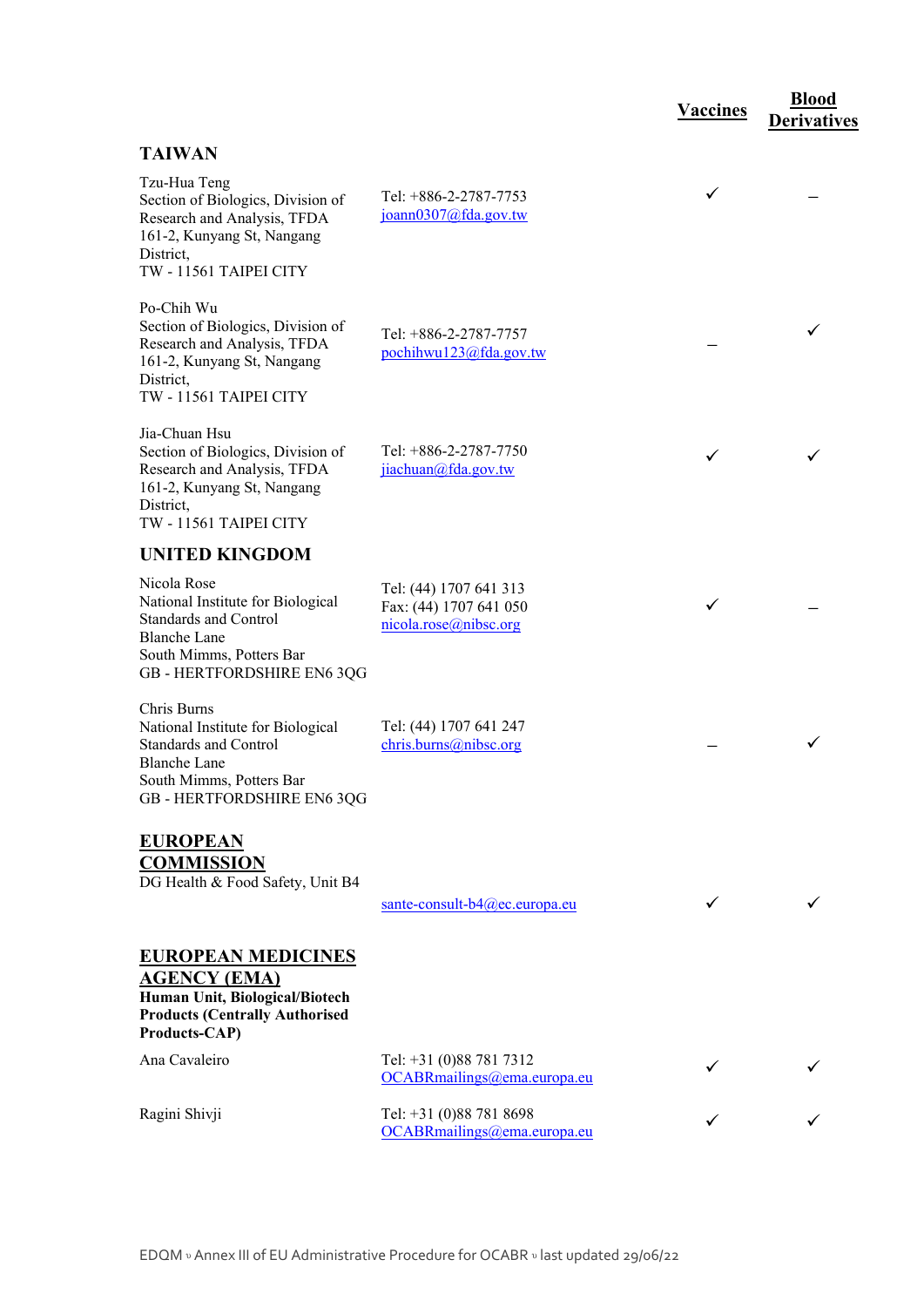**Vaccines <u><b>Blood**</u> **Derivatives** 

 $\checkmark$   $\checkmark$ 

#### **EUROPEAN DIRECTORATE FOR THE QUALITY OF MEDICINES & HEALTHCARE DBO, Batch Release Section**

Michael Wierer 7 Allée Kastner CS 30026 F - 67081 STRASBOURG CEDEX

Tel: (33) 3 88 41 45 18 Fax: (33) 3 88 41 27 71 BatchRelease@edqm.eu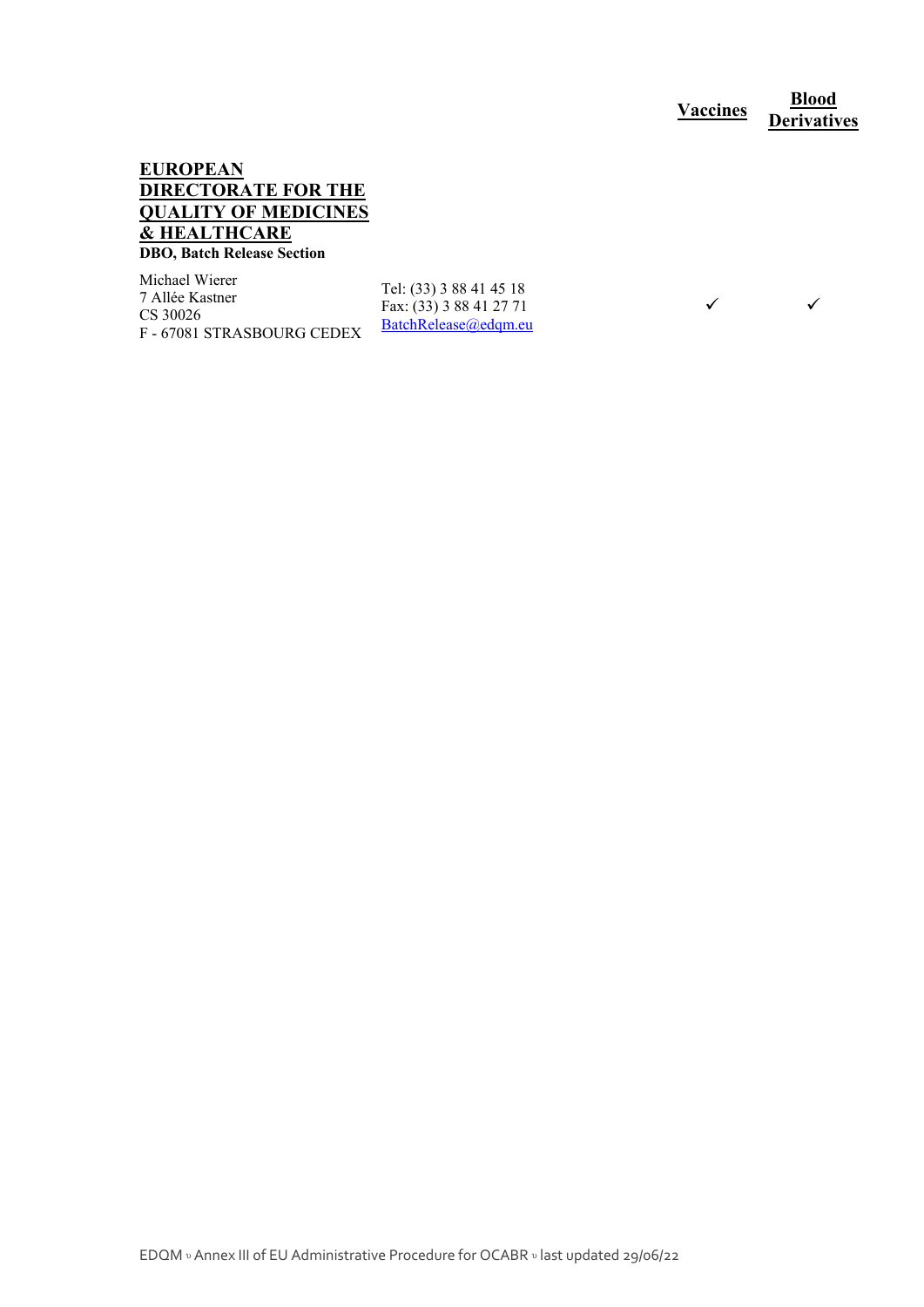## **Compiled e-mails lists**

## **Blood Derivatives**

christoph.kefeder@ages.at; omcl-at@ages.at; genevieve.waeterloos@sciensano.be; Laure.cuignet@sciensano.be; severine.brasseur@afmps.be; marina.stanimirova@bda.bg; sanja.milovanovic@halmed.hr; danijela.mikulcic@halmed.hr Toncica.vukman@halmed.hr; ipericleous@phs.moh.gov.cy; Alice.jenisova@sukl.cz; biologi@dkma.dk; biol.info@ravimiamet.ee; paula.korhola@fimea.fi; batch.control@fimea.fi; francoise.duperray@ansm.sante.fr; francois.cano@ansm.sante.fr; severine.cauchard@ansm.sante.fr; gerrit.praefcke@pei.de; vviolakis@eof.gr; varga.emese@nnk.gov.hu; oltoanyagellenorzes@nnk.gov.hu; kevin.odonnell@hpra.ie; giulio.pisani@iss.it; patrizia.caprari@iss.it; d.digiorgio@aifa.gov.it; Toms.Strals@zva.gov.lv; romamockute@vvkt.lt; claude.marson@lns.etat.lu; tonio.n.cassar@gov.mt; berber.de.vries@rivm.nl; pgorska@pzh.gov.pl; Anna.Fordymacka@urpl.gov.pl; m.jaworska@nil.gov.pl; anna.ryszczuk@gif.gov.pl; monica.miranda@infarmed.pt; ana.urmal@infarmed.pt; mirela.barsan@anm.ro; ivana.trginova@sukl.sk; petra.ravselj@nlzoh.si; posebna.kontrola@nlzoh.si; irodrigo@aemps.es; mperezg@aemps.es; karl-henrik.jonsson@lakemedelsverket.se; eva.lindberg@lakemedelsverket.se; rolf.hovik@noma.no; vlasta.zavadova@llv.li; ocabr@lyfjastofnun.is; katja.boegli@swissmedic.ch; OCABR@swissmedic.ch; martin.houle@hc-sc.gc.ca; edith.ekewenu@hc-sc.gc.ca; gilia.pines@moh.gov.il; direct.krs@fgu.ru; moslab@fgu.ru; pochihwu123@fda.gov.tw; jiachuan@fda.gov.tw; chris.burns@nibsc.org; sante-consult-b4@ec.europa.eu; OCABRmailings@ema.europa.eu; BatchRelease@edqm.eu

#### **Vaccines**

Heidemarie.Schindl@ages.at; omcl-at@ages.at; genevieve.waeterloos@sciensano.be; severine.brasseur@afmps.be; pavlinka.stoyanova@bda.bg; sanja.milovanovic@halmed.hr; danijela.mikulcic@halmed.hr;; Toncica.vukman@halmed.hr; ipericleous@phs.moh.gov.cy; Ivana.kohoutova@sukl.cz; biologi@dkma.dk; biol.info@ravimiamet.ee;  $jaana. vectorinen@fimea.fi; paula.korhola@fimea.fi; batch.control@fimea.fi;$ francoise.duperray@ansm.sante.fr; francois.cano@ansm.sante.fr; severine.cauchard@ansm.sante.fr; OCABR-Vaccines@pei.de; oepvo@pei.de; vviolakis@eof.gr; brachmann.krisztina@nnk.gov.hu; oltoanyagellenorzes@nnk.gov.hu; kevin.odonnell@hpra.ie; christina.vonhunolstein@iss.it; giulio.pisani@iss.it; patrizia.caprari@iss.it; d.digiorgio@aifa.gov.it; Toms.Strals@zva.gov.lv; romamockute@vvkt.lt; claude.marson@lns.etat.lu; tonio.n.cassar@gov.mt; martijn.bruysters@rivm.nl; pgorska@pzh.gov.pl; Anna.Fordymacka@urpl.gov.pl; vlasta.zavadova@llv.li; anna.ryszczuk@gif.gov.pl; monica.miranda@infarmed.pt; ana.urmal@infarmed.pt; mirela.barsan@anm.ro; ivana.trginova@sukl.sk; petra.ravselj@nlzoh.si; posebna.kontrola@nlzoh.si; aportela@aemps.es; slopez@aemps.es; karl-henrik.jonsson@lakemedelsverket.se; mats.jernberg@lakemedelsverket.se; anne.dybwad@noma.no; ocabr@lyfjastofnun.is; katja.boegli@swissmedic.ch; OCABR@swissmedic.ch; scott.craig@health.gov.au; vaccines@health.gov.au; gilia.pines@moh.gov.il; direct.krs@fgu.ru; moslab@fgu.ru; joann0307@fda.gov.tw; jiachuan@fda.gov.tw; maria.baca-estrada@hc-sc.gc.ca; edith.ekewenu@hc-sc.gc.ca; nicola.rose@nibsc.org; sante-consult-b4@ec.europa.eu; OCABRmailings@ema.europa.eu; BatchRelease@edqm.eu